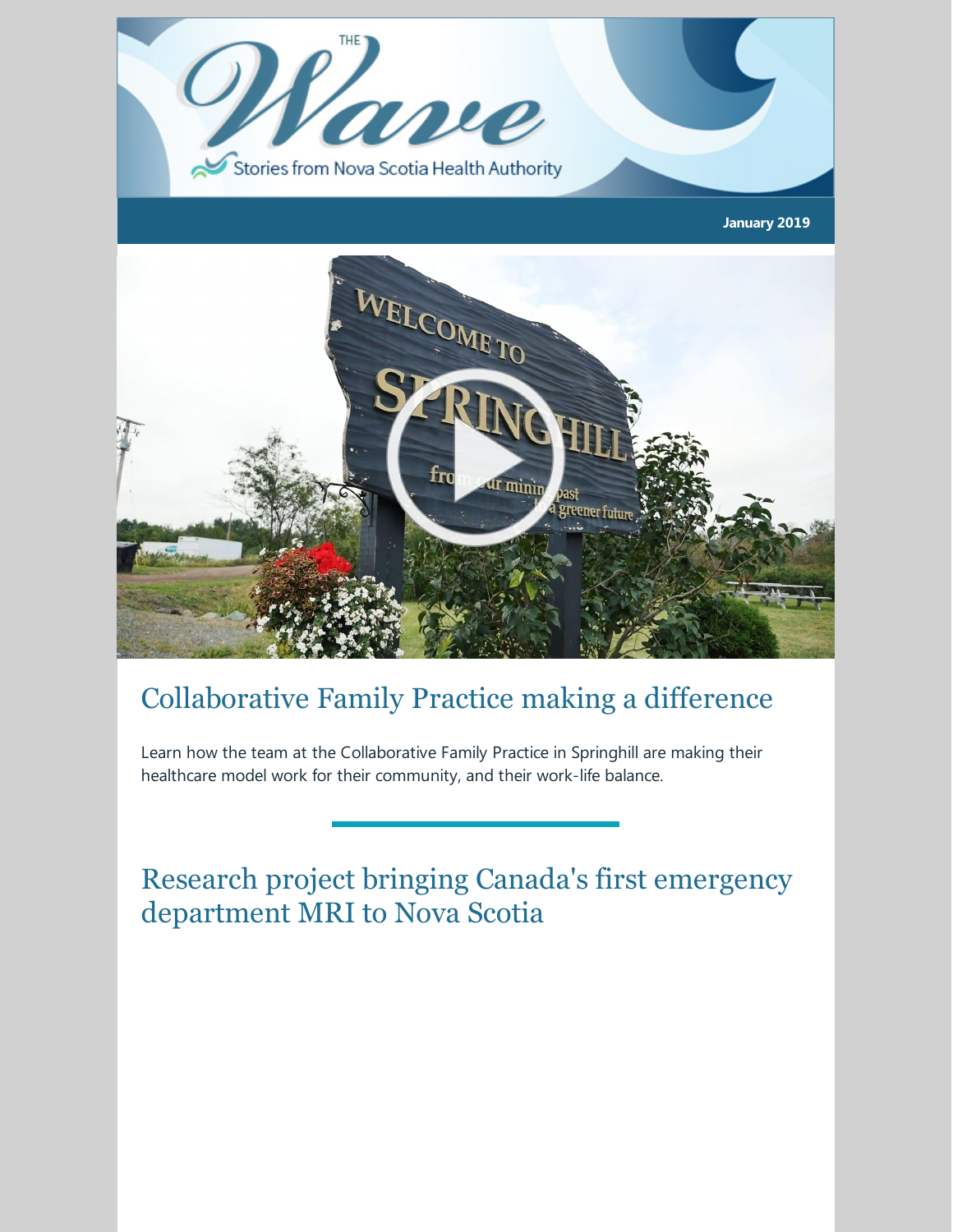

A partnership between NSHA and Synaptive Medical Inc. will see the installation of Canada'a first dedicated emergency department magnetic resonance imaging (MRI) to the QEII health Sciences Centre. Over the next three years, the Biomedical Translational Imaging Centre (BIOTIC) at NSHA will work with Synaptive Medical Inc. to study the impacts of the MRI's use in the emergency department. The results could determine a new standard of care in emergency departments across Canada.

"Nova Scotia is a hub of cutting-edge scientific research, learning and discovery," said Gail Tomblin Murphy, vice president of research and innovation at the health authority. "Through the application of innovation and research in health and health care like this, we are able to ensure that we are employing the benefits of technology breakthroughs for enhanced quality and safe patient care."

**[Read](https://novascotia.ca/news/release/?id=20190107001) More**

### Renewing our strategic plan together

NSHA's strategic plan, "Healthier Together," is set to expire in 2019 and we are embarking on a strategic plan renewal process. This serves as an opportunity for employees, physicians, volunteers, learners, partners and our communities across the province to be involved in shaping the principles that guide the work we do each and every day in service of Nova Scotians.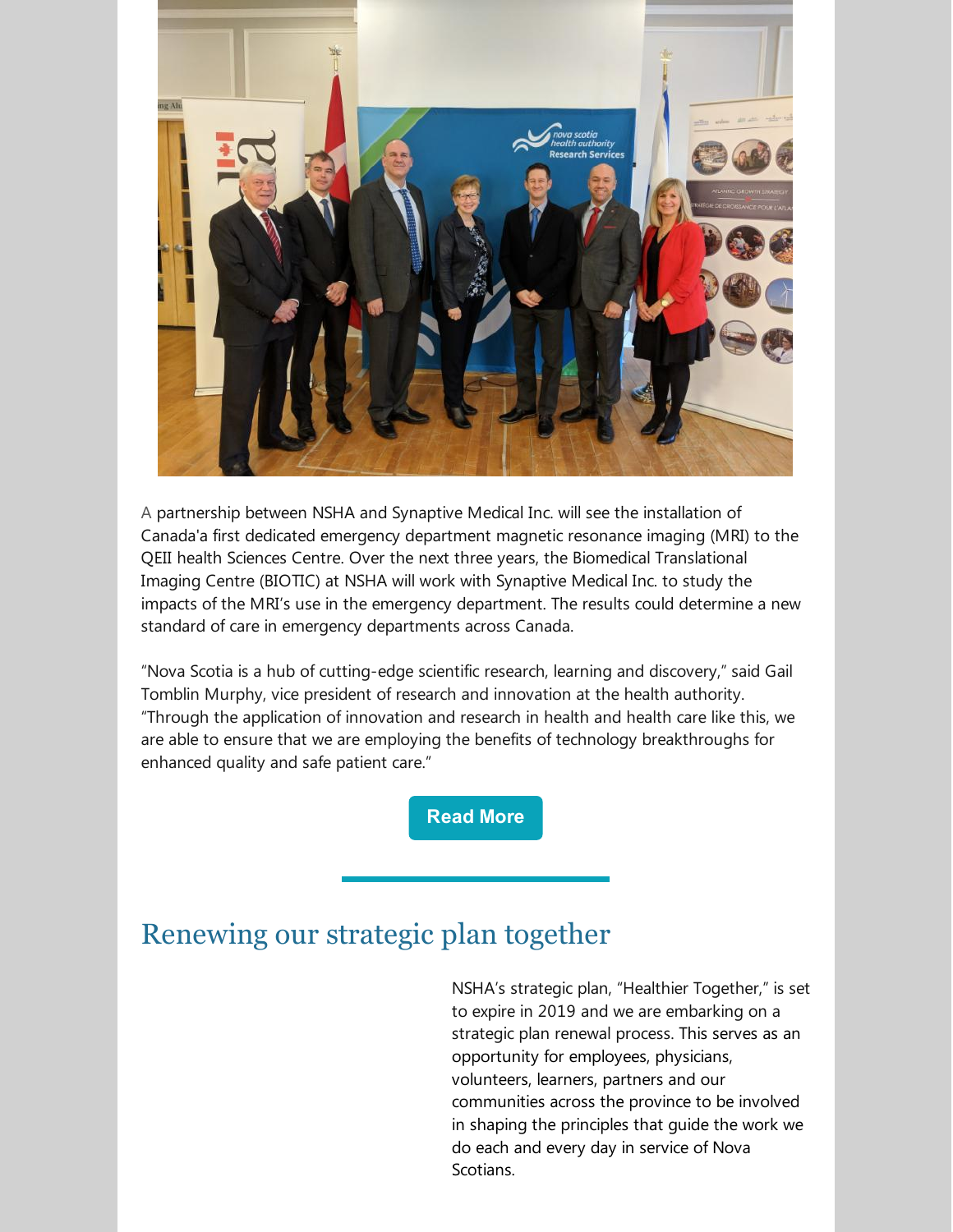

#### **[Read](http://www.nshealth.ca/renewing-our-plan) More**

### Celebrating progress at Dartmouth General



NSHA recently celebrated a big milestone in the redevelopment of the Dartmouth General Hospital with the official opening of their new entrance.

Find out why the redevelopment here means more to the community than just new buildings.

# Getting intensive care patients moving benefits both physical and mental health



Ann Bannon credits her remarkable recovery in large part to the early mobility initiative in the Halifax Infirmary's intensive care unit (ICU), which gets patients up and moving – with help – as soon as possible.

Her experience is a prime example of the positive impact of early mobility over a focus on bed rest in ICUs.

**[Read](http://www.nshealth.ca/news/totally-worth-it-getting-intensive-care-patients-moving-benefits-physical-and-mental-health) More**

### Community Health Boards in Cape Breton Regional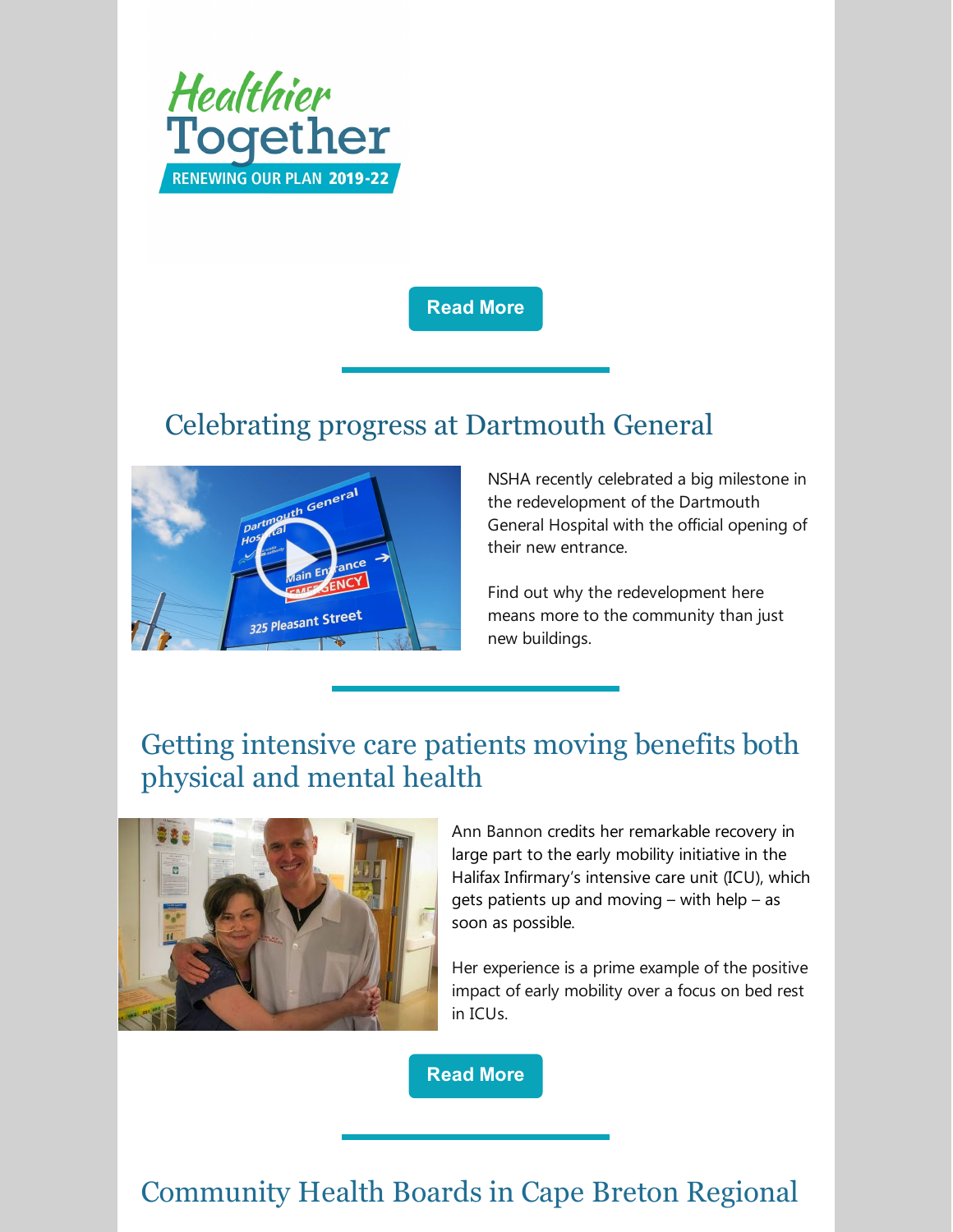#### Municipality launch community health plan

The three community health boards (CHBs) in the Cape Breton Regional Municipality (CBRM) - Central Cape Breton County, East Cape Breton County and Northside the Lakes – have launched their community health plan for 2019 – 2022.

The plan focuses on the social determinants of heath – those things in the community which support health and wellness. It also has two purposes: to serve a roadmap to guide the CHBs' work locally for the next few years and to help ensure local issues are considered in Nova Scotia Health Authority's health system planning.



## Design consultant in place to lead South Shore Regional Hospital renovation project



Plans to modernize South Shore Regional Hospital are moving forward. NSHA and The Government of Nova Scotia recently announced that exp. Architects Inc. will lead the design of the multi-year, multi-million dollar-renovation and addition at South Shore Regional Hospital.

"The complexity and delivery of health care has changed a lot since this hospital was designed and built more than 30 years ago," said Dr. Greg McNally, chief of South Shore Regional Hospital's emergency department. "Our patients and their families, along with staff and physicians, will benefit from new, bigger and more modern spaces. This will help ensure care is patientcentred and streamlined with improved layout and workflow."

**[Read](http://www.nshealth.ca/news/nova-scotia-health-authority-and-government-nova-scotia-announce-architects-will-lead-south) More**

## Finding a primary care provider - January snaphot

Improving access primary care is a priority for NSHA. We are continually recruiting for family doctors - over 130 have been [recruited](http://www.nshealth.ca/reports-statistics-and-accountability#physician-recruitment-reporting) since April 2016 - and we have added over 100 nurse practitioners, family practices and other primary health care professionals to collaborative family practice teams since March 2017. Registry staff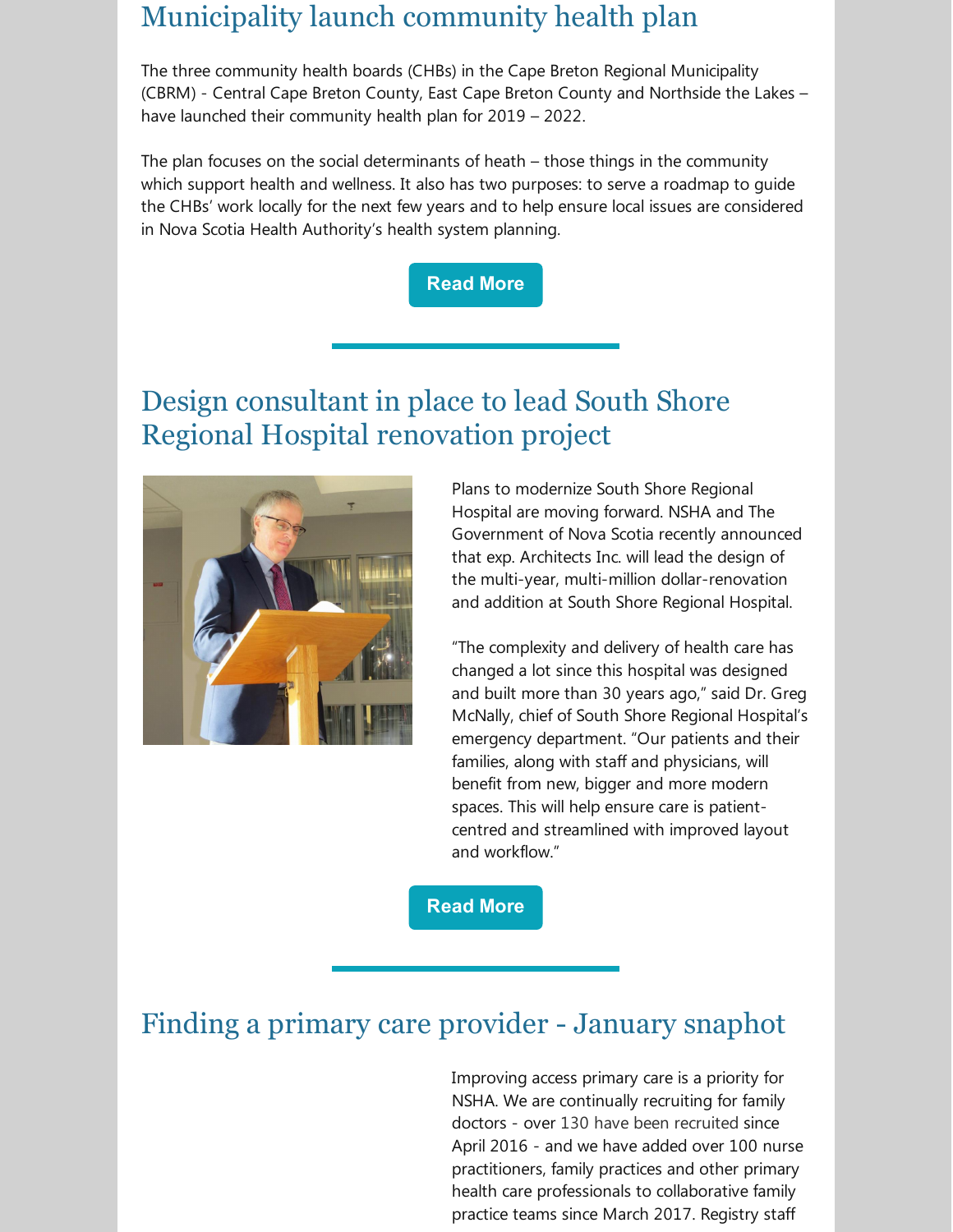

are working diligently to assist people on the registry find a family practice.

We report on our efforts monthly. Here is the most recent data on the provincial Need a Family Practice registry.

If you need to be connected with a family practice and have not already registered, please visit [https://needafamilypractice.nshealth.ca/](https://needafamilypractice.nshealth.ca/?fbclid=IwAR1clj9FVwHmg-oFKN8vDrw4dCeQ4Eab2_C83Nrqa0VlXIrz2LEn9GVhqB4) or call 811 between 10 a.m. and 6 p.m. Monday to Friday.

**[Read](http://www.nshealth.ca/sites/nshealth.ca/files/finding_a_primary_care_provider_in_ns_-_public_-_january_2019-v2.pdf) More**

#### Fatty Liver Disease - managing the epidemic



If fatty liver disease is diagnosed early enough before it progresses to the inflammatory stage that accelerates scarring and leads to cirrhosis it can be halted and even reversed with weight loss and lifestyle changes

**[Read](http://www.nshealth.ca/news/fatty-liver-disease-managing-epidemic) More**

Health care with a tech twist in Digby

Virtual care clinic expands options for care at Digby and Area Health Services Centre.